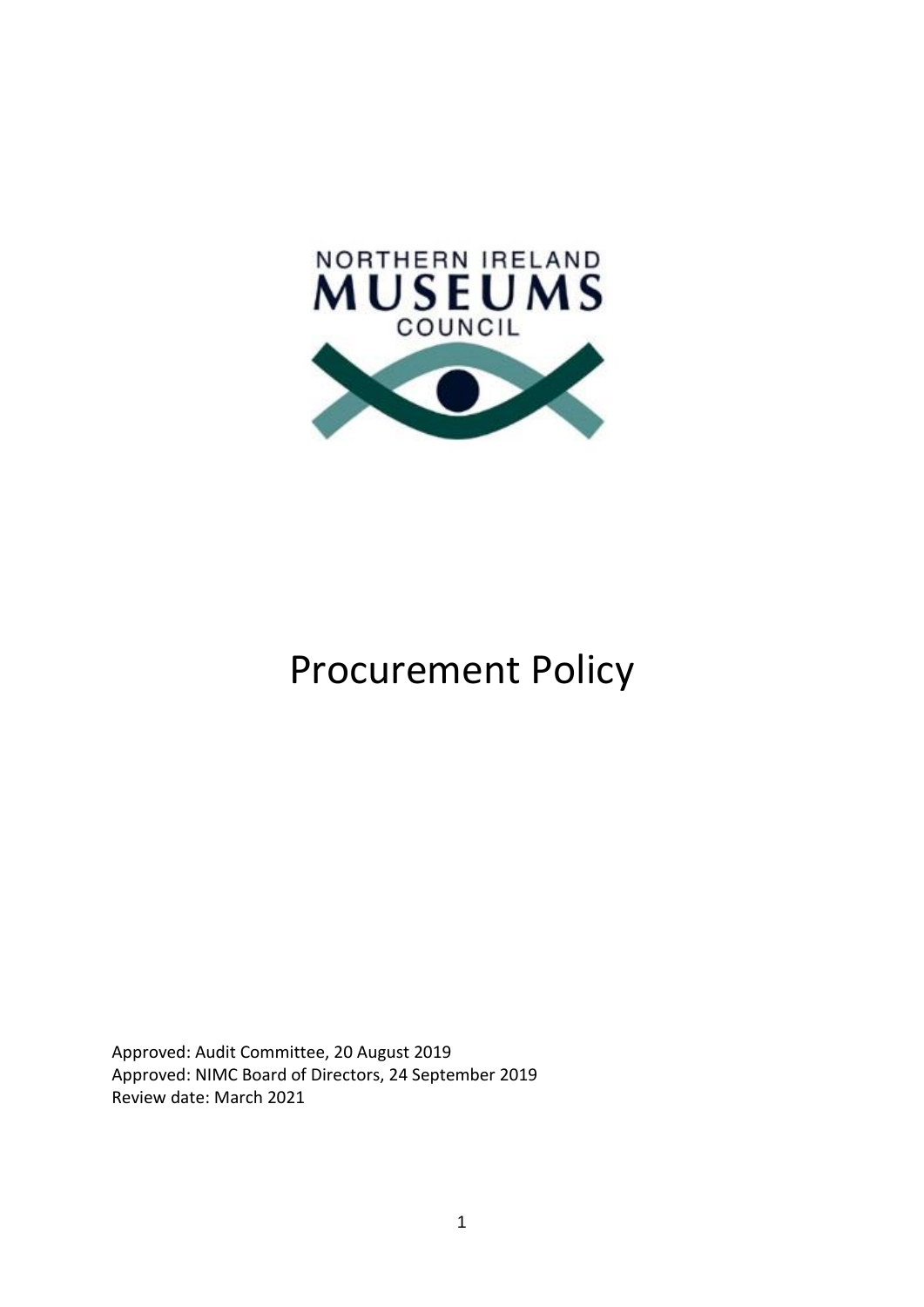| <b>Policy Title</b>               | <b>Procurement Policy</b>                                |  |
|-----------------------------------|----------------------------------------------------------|--|
| <b>Policy Sponsor &amp; Owner</b> | <b>Director</b>                                          |  |
| Committee                         | Audit Committee - Board                                  |  |
| <b>Date Approved</b>              | Audit Committee - 20 August 2019                         |  |
|                                   | Board - 24 September 2019                                |  |
| <b>Review date</b>                | <b>March 2021</b>                                        |  |
| <b>Related Policies</b>           | Fraud and Bribery Prevention Policy                      |  |
|                                   | <b>Gifts and Hospitality Policy</b>                      |  |
|                                   | 'Raising Concerns' Policy                                |  |
| <b>Related Procedures</b>         | <b>Procurement Procedures</b>                            |  |
|                                   | Fraud and Bribery Prevention Response Plan               |  |
|                                   | Code of Conduct for Staff                                |  |
|                                   | Code of Conduct for Board Members                        |  |
| <b>Related Guidance</b>           | Northern Ireland Public Procurement Policy               |  |
|                                   | Northern Ireland Public Procurement Policy Handbook      |  |
|                                   | Procurement Guidance Notes (PGNs)                        |  |
|                                   | https://www.finance-ni.gov.uk/articles/procurement-      |  |
|                                   | guidance-notes-pgns                                      |  |
|                                   | Dear Accounting Officer letters (DOAs)                   |  |
|                                   | https://www.finance-ni.gov.uk/articles/dear-accounting-  |  |
|                                   | officer-letters-daos                                     |  |
|                                   | Finance Director letters (FDs)                           |  |
|                                   | https://www.finance-ni.gov.uk/articles/finance-director- |  |
|                                   | letters-fds                                              |  |
|                                   | NIMC Management Statement and Financial                  |  |
|                                   | Memorandum                                               |  |
|                                   | FD (DFP) 07/12 att (revised 16 Oct 2017) - DoF guidance  |  |
|                                   | - use of professional services including consultants     |  |
|                                   | <b>Managing Public Money NI</b>                          |  |
|                                   | https://www.finance-ni.gov.uk/publications/managing-     |  |
|                                   | public-money-ni-final-version                            |  |

| <b>Revision Control</b> |                |  |
|-------------------------|----------------|--|
| <b>Revision date</b>    | <b>Details</b> |  |
|                         |                |  |
|                         |                |  |
|                         |                |  |
|                         |                |  |
|                         |                |  |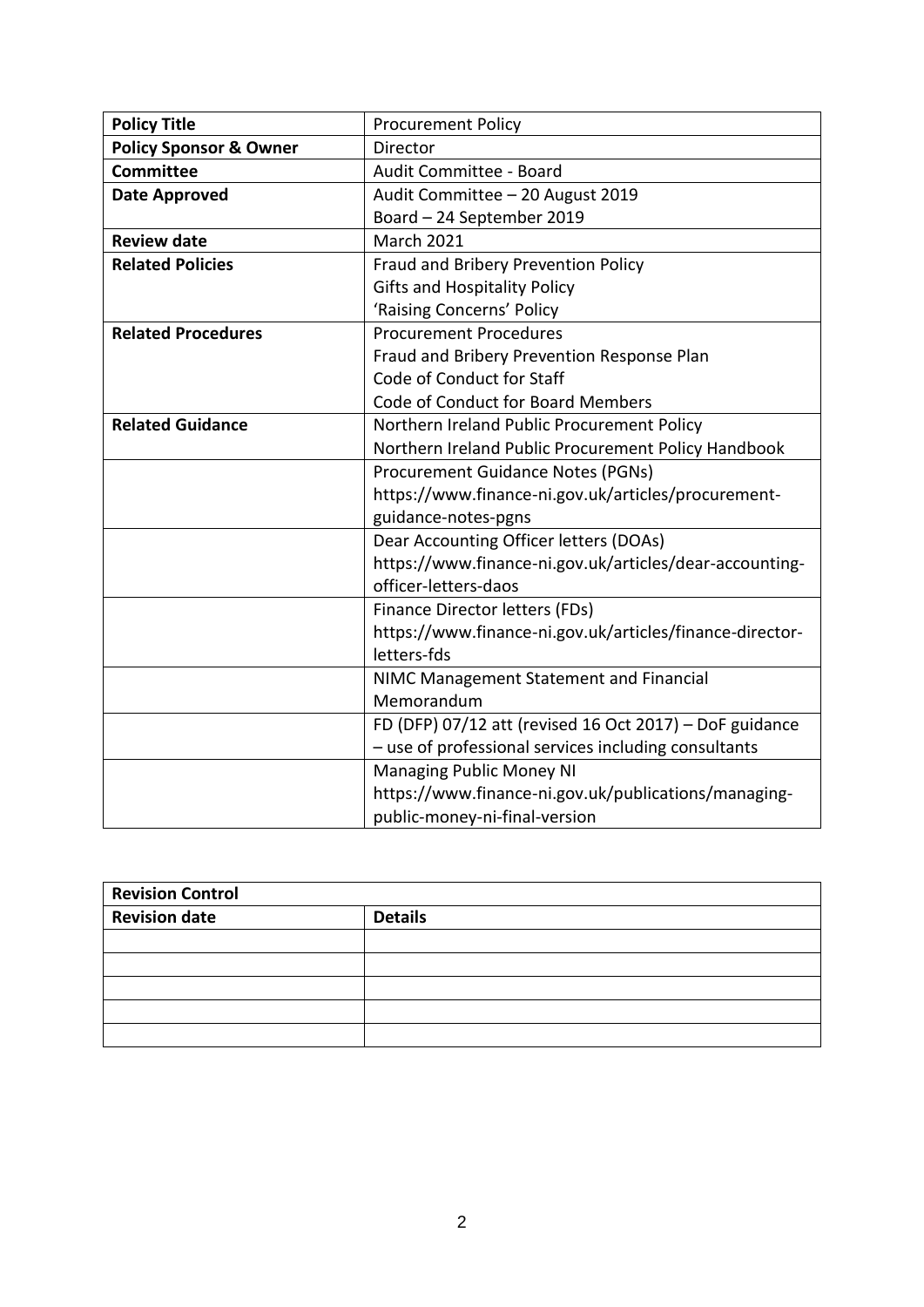# **1. Introduction**

- **1.1** At its meeting on 16 May 2002, the Northern Ireland Executive agreed to a revised public procurement policy for Northern Ireland (NI) Departments, their Agencies, non-Departmental Public Bodies (NDPBs) and Public Corporations.
- **1.2** The Northern Ireland Museums Council (NIMC) is listed as one of the public bodies covered by this policy.
- **1.3** The Northern Ireland Public Procurement Policy (NIPPP) document sets out the public procurement policies adopted by the NI Executive and the organisational structures that have been established to implement them. [https://www.finance-ni.gov.uk/sites/default/files/publications/dfp/NI-public](https://www.finance-ni.gov.uk/sites/default/files/publications/dfp/NI-public-procurement-policy.pdf)[procurement-policy.pdf](https://www.finance-ni.gov.uk/sites/default/files/publications/dfp/NI-public-procurement-policy.pdf)

# **2. Purpose**

**2.1** The purpose of this policy is to set out the approach taken by NIMC towards its implementation of the NIPPP.

# **3. What is Procurement?**

- **3.1** The NIPPP defines procurement as: "the process of the acquisition, usually by means of a contractual arrangement after public competition, of goods, services, works and other supplies by the public service".
- **3.2** The public procurement process spans the whole life cycle from initial conception and definition of the needs of the public service through to the end of the useful life of an asset or the end of a contract.

# **4. What does "Best Value for Money" mean?**

- **4.1** The NIPPP defines "Best Value for Money" as: "the most advantageous combination of cost, quality and sustainability to meet customer requirements".
- **4.2** In this context, consideration means the whole life cost; quality means meeting a specification fit for purpose and sufficient to meet customer's requirements; and sustainability means economic, social and environmental benefits, considered in the business case, in support of the Programme for Government.

# **5. Principles of Public Procurement**

**5.1** There are 12 guiding principles to govern the administration of public procurement. The NI Executive believes that these principles reflect the statutory obligations related to equality of opportunity and sustainable development, and link to the Programme for Government.

These 12 principles are:

**Accountability**: Effective mechanisms must be in place in order to enable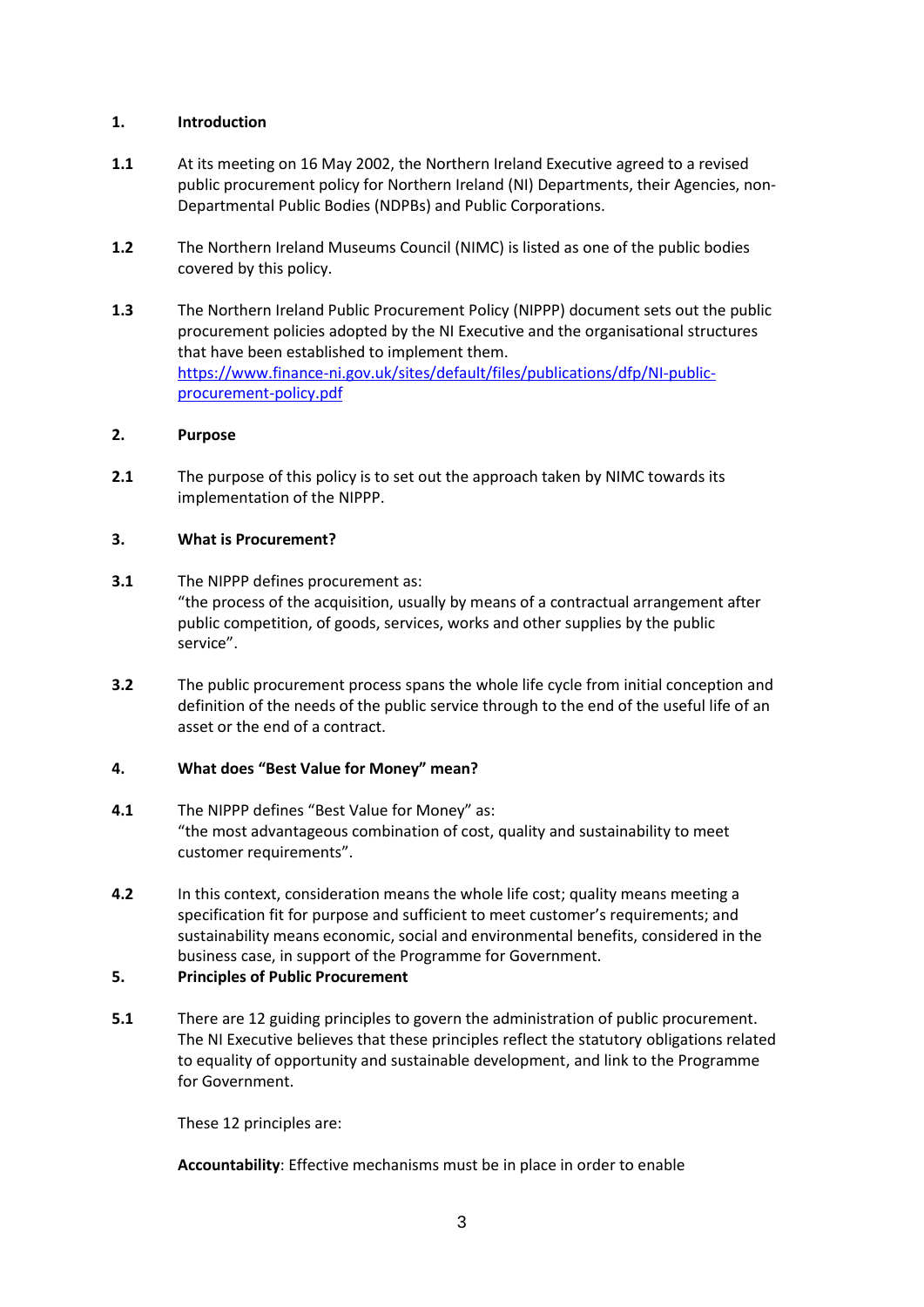Departmental Accounting Officers and their equivalents in other public bodies to discharge their personal responsibility on issues of procurement risk and expenditure.

**Competitive Supply:** Procurement should be carried out by competition unless there are convincing reasons to the contrary.

**Consistency**: Suppliers should, all things being equal, be able to expect the same general procurement policy across the public sector.

**Effectiveness**: Public bodies should meet the commercial, regulatory and socioeconomic goals of government in a balanced manner appropriate to the procurement requirement.

**Efficiency**: Procurement processes should be carried out as cost effectively as possible.

**Fair-dealing**: Suppliers should be treated fairly and without unfair discrimination, including protection of commercial confidentiality where required. Public bodies should not impose unnecessary burdens or constraints on suppliers or potential suppliers.

**Integration**: In line with the NI Executive's policy on joined-up government, procurement policy should pay due regard to the Executive's other economic and social policies, rather than cut across them.

**Integrity**: There should be no corruption or collusion with suppliers or others.

**Informed decision-making**: Public bodies need to base decisions on accurate information and to monitor requirements to ensure that they are being met.

**Legality**: Public bodies must conform to European Union and other legal requirements.

**Responsiveness**: Public bodies should endeavour to meet the aspirations, expectations and needs of the community served by the procurement.

**Transparency**: Public bodies should ensure that there is openness and clarity on procurement policy and its delivery.

#### **6. NIMC Procurement Activity**

- **6.1** All procurement activity in the NIMC will seek to deliver best value for money for the organisation, in a way which is consistent with the NIPPP, any other relevant legislation or directives, Procurement Guidelines issued by the Central Procurement Directorate (CPD), and any guidance issued by the sponsor Department.
- **6.2** Procurement undertaken on behalf of NIMC will be done directly, or in conjunction with, the Central Procurement Directorate (CPD) or a relevant Centre of Procurement Expertise (COPE).
- **6.3** NIMC will use collaborative contracts and existing framework arrangements, where